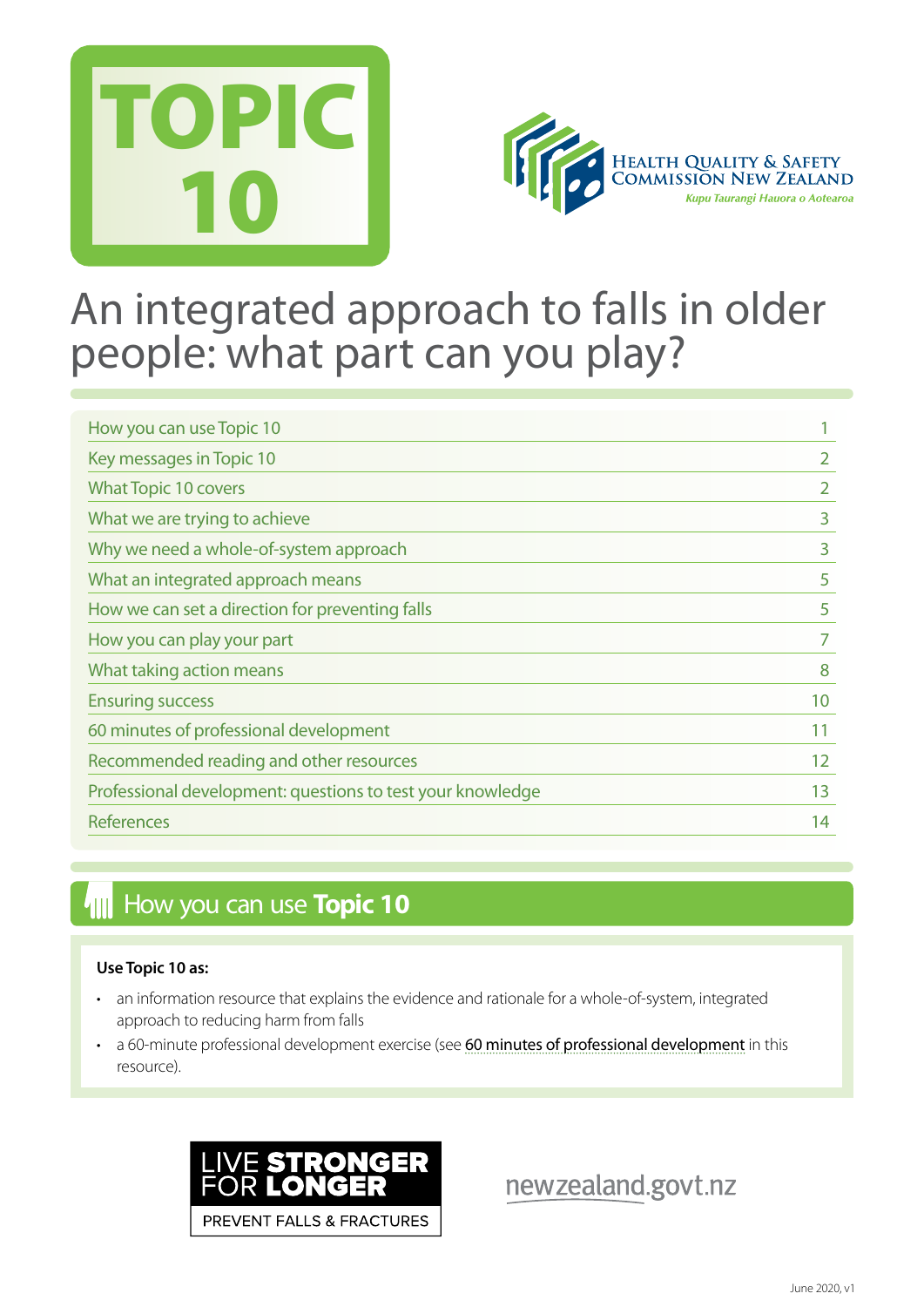## <span id="page-1-0"></span>Key messages in **Topic 10**

- There are effective interventions for preventing falls and reducing harm from falls in older people. These are best implemented by taking a whole-of-system, integrated approach for falls prevention and treatment.
- We can target subgroups of older New Zealanders for evidence-based interventions, including home or community-based strength and balance exercise programmes, home safety assessment and modifications, and high-cost treatment and rehabilitation (such as orthogeriatric care after a hip fracture).
- The number of people in New Zealand aged over 80 will triple by 2050. The same is true of the number of people living with dementia. These are the groups who fall most frequently.
- Integrated care coordinates services around the needs and goals of older people, their families/whānau and other carers.
- The expert advisory group for the national falls programme identified 10 priorities encompassing evidence-based programme components, service delivery and requisite leadership actions, which provide a foundation for integrated care.
- Evidence-based care pathways support integrated care these are tools that map out the care and support for a defined patient group over a defined period.
- Everyone working with older people can take actions that are manageable and aligned with their current work responsibilities. You will find opportunities requiring practical problem-solving and small-scale improvements at all levels of the system.  $\bullet$

## What **Topic 10** covers

Increased longevity can be acknowledged as a public health achievement, but it is equally important to address the challenge of adding quality 'life to years'. This includes reducing the impact that falls and resulting injuries have on wellbeing, coping and independence. Since the evidence for effective programmes to prevent falls is well established, the next step is wider implementation of this evidence. In this topic, the last of the [10 Topics](http://www.hqsc.govt.nz/our-programmes/reducing-harm-from-falls/10-topics/), we ask you to look at what you can do within your sphere of influence and networks to use the evidence to improve practice and service provision to reduce harm from falls.

Supporting Topic 10's themes – coordinated care, the older person's experience and quality of care – are two required readings that make this a learning activity you can do within professional development hours. The first required reading looks at the meaning of person-centred care for people with multiple health [problems](https://pdfs.semanticscholar.org/a55c/99a7d3ad5a94b77c8ae170718757a81a054c.pdf). The second required reading conveys [practical wisdom you can use for projects to improve the](http://qualitysafety.bmj.com/content/21/10/876.full?keytype=ref&siteid=bmjjournals&ijkey=DcobUFjejK0YA)  [quality of health care](http://qualitysafety.bmj.com/content/21/10/876.full?keytype=ref&siteid=bmjjournals&ijkey=DcobUFjejK0YA), and are examples taken from real life.  $\bullet$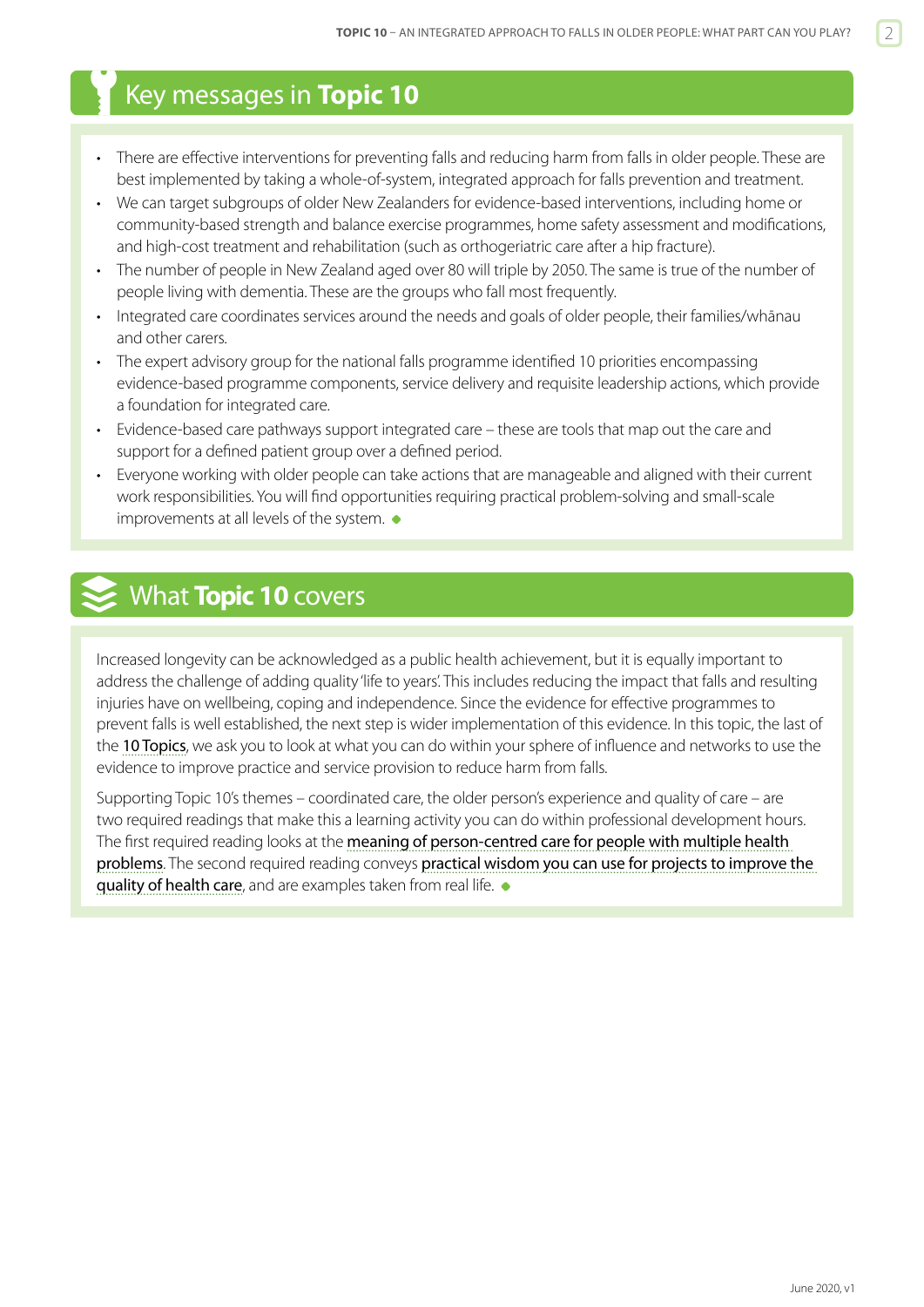<span id="page-2-0"></span>

## What we are trying to achieve

Falls are the leading cause of injury for older people, and account for half of all health lost due to injury (both years lived with disability and early death) (Ministry of Health 2013). Falls in older people impact at every [level](https://www.hqsc.govt.nz/our-programmes/reducing-harm-from-falls/publications-and-resources/publication/2871/) – from the older person and their family/whānau to government spending in health and communitybased services (De Raad 2012).

According to the World Health Organization, programmes to prevent falls are effective when they reduce the:

- **risk of falling** or the number of individuals who fall measured as whether a person has any falls (or no falls) within a defined period of time
- **rate of falls** or the total number of falls in a particular time period (one person may not fall at all and another may fall more than once) measured as, for example, falls per person/year or falls per 1000 bed-days.

Reducing the risk of falling and rate of falls will reduce falls-related injuries. Effective programmes also seek to reduce the **severity of falls-related injuries** (World Health Organization 2012).

The intent of our national **r[educing harm from falls](http://www.hqsc.govt.nz/our-programmes/reducing-harm-from-falls/)** programme goes beyond preventing falls and reducing severity of injuries. It also encompasses the clinical care and wider support that **promote the best possible outcomes** for people who have suffered harm related to a fall.  $\bullet$ 



## Why we need a whole-of-system approach

Changes in demographics within New Zealand mean we need to adopt a framework of integrated health care services. This framework requires approaches, determined effort and partnership between stakeholders. The Ministry of Health's [New Zealand Health Strategy 2016](http://www.health.govt.nz/publication/new-zealand-health-strategy-2016) emphasises care that is 'closer to home' achieved through an integrated system. The Ministry also published a [Healthy Ageing Strategy](https://www.health.govt.nz/publication/healthy-ageing-strategy) in 2016. This calls on health providers to improve falls reduction strategies by using data to identify those at risk, and also reduce harm from falls by improving the quality of care for those admitted to hospital due to falls and fractures.

#### How the population is changing

The [Ministry of Social Development has reported](http://www.superseniors.msd.govt.nz/about-superseniors/media/key-statistics.html) that by 2036 there will be over 500,000 more New Zealanders aged over 65 than there were in 2016. There will be an increase of 132 percent in the number aged over 80.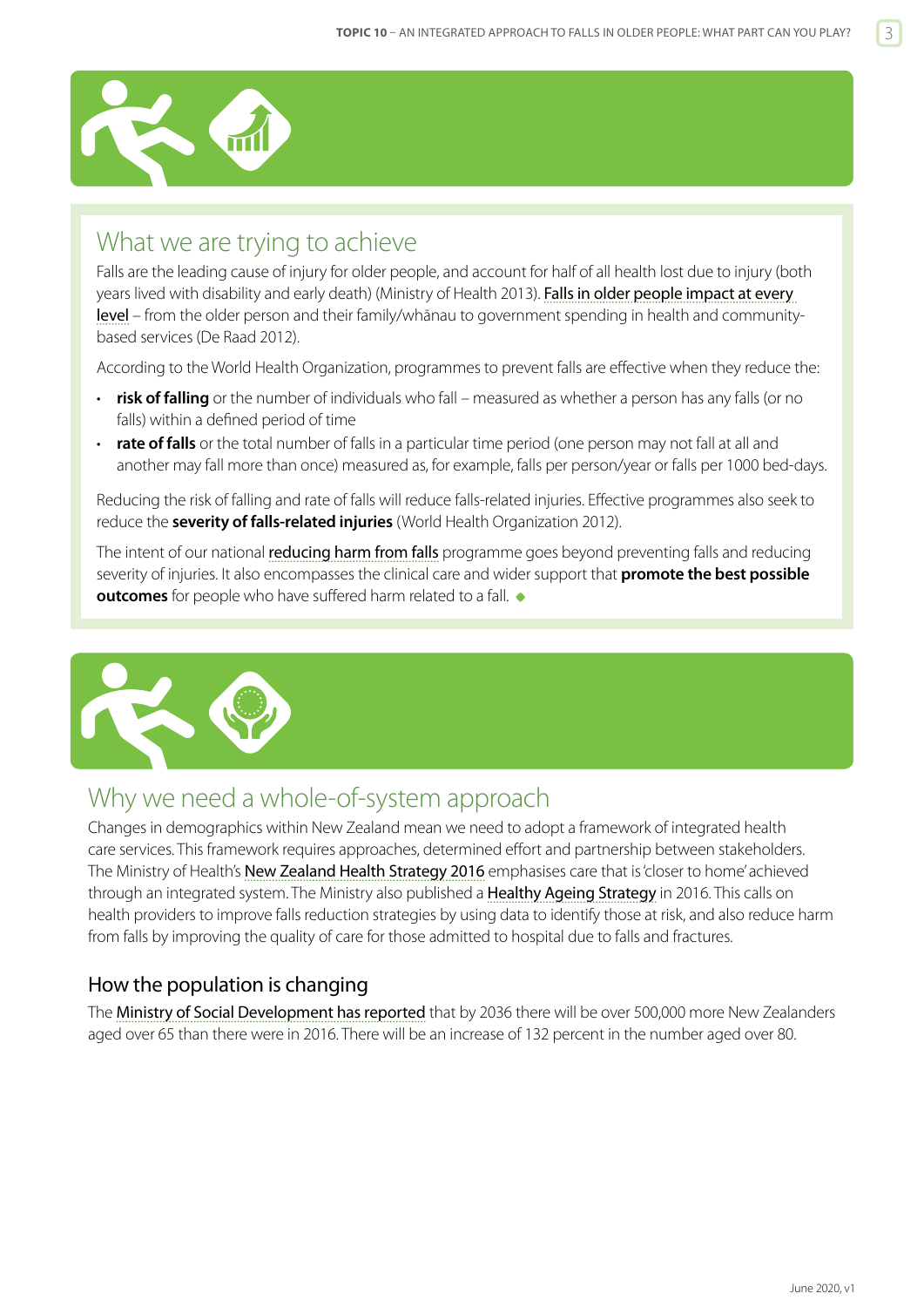#### WHY WE NEED A WHOLE-OF-SYSTEM APPROACH *Continued*

By 2050 the number of people living with dementia will rise to 170,000. This is a group in which the rate of falls is nearly that of the general older population.

#### Dementia (absolute numbers)

| 2011   <b>50,000</b> NZers living with dementia |
|-------------------------------------------------|
| 2016   60,000 NZers living with dementia        |
| 2050   170,000 NZers living with dementia       |

Source: Deloitte 2017

#### Ageing of the population of New Zealand for 2010–50



Source: United Nations 2013

#### How the Triple Aim framework helps us provide sustainable, integrated health care

The [Triple Aim](http://www.ihi.org/engage/initiatives/TripleAim/Pages/default.aspx) has been widely adopted as a framework for designing sustainable and integrated health care services that are intended to be people-centred, equitable, accessible, safe, effective and efficient (Institute of Medicine 2001; Ministry of Health 2003). Three simultaneous and interdependent aims need to be balanced:

- improved quality of health care and improved experience of patients
- better overall health of a defined population
- cost-effectiveness in service provision (Berwick et al 2008).

A whole-of-system approach is needed for the population of concern – [older people](http://www.health.govt.nz/publication/healthy-ageing-strategy). The health status of the people in this group range from generally healthy and active, to frail or living with complex chronic conditions or dementia, to nearing the end of life (Clegg et al 2013; Inouye et al 2007). From a falls-prevention perspective, subgroups of this group can be targeted for interventions. Such interventions include [home or community](https://www.hqsc.govt.nz/our-programmes/reducing-harm-from-falls/publications-and-resources/publication/2882)[based strength and balance exercise programmes](https://www.hqsc.govt.nz/our-programmes/reducing-harm-from-falls/publications-and-resources/publication/2882), [home safety assessment and modifications](https://www.hqsc.govt.nz/our-programmes/reducing-harm-from-falls/publications-and-resources/publication/2875) and the cost of treatment and rehabilitation (such as **[orthogeriatric care after a hip fracture](https://www.hqsc.govt.nz/our-programmes/reducing-harm-from-falls/publications-and-resources/publication/2878)**), where a care model of dedicated orthogeriatric wards appears to have the greatest impact on reducing mortality (Moyet et al 2019).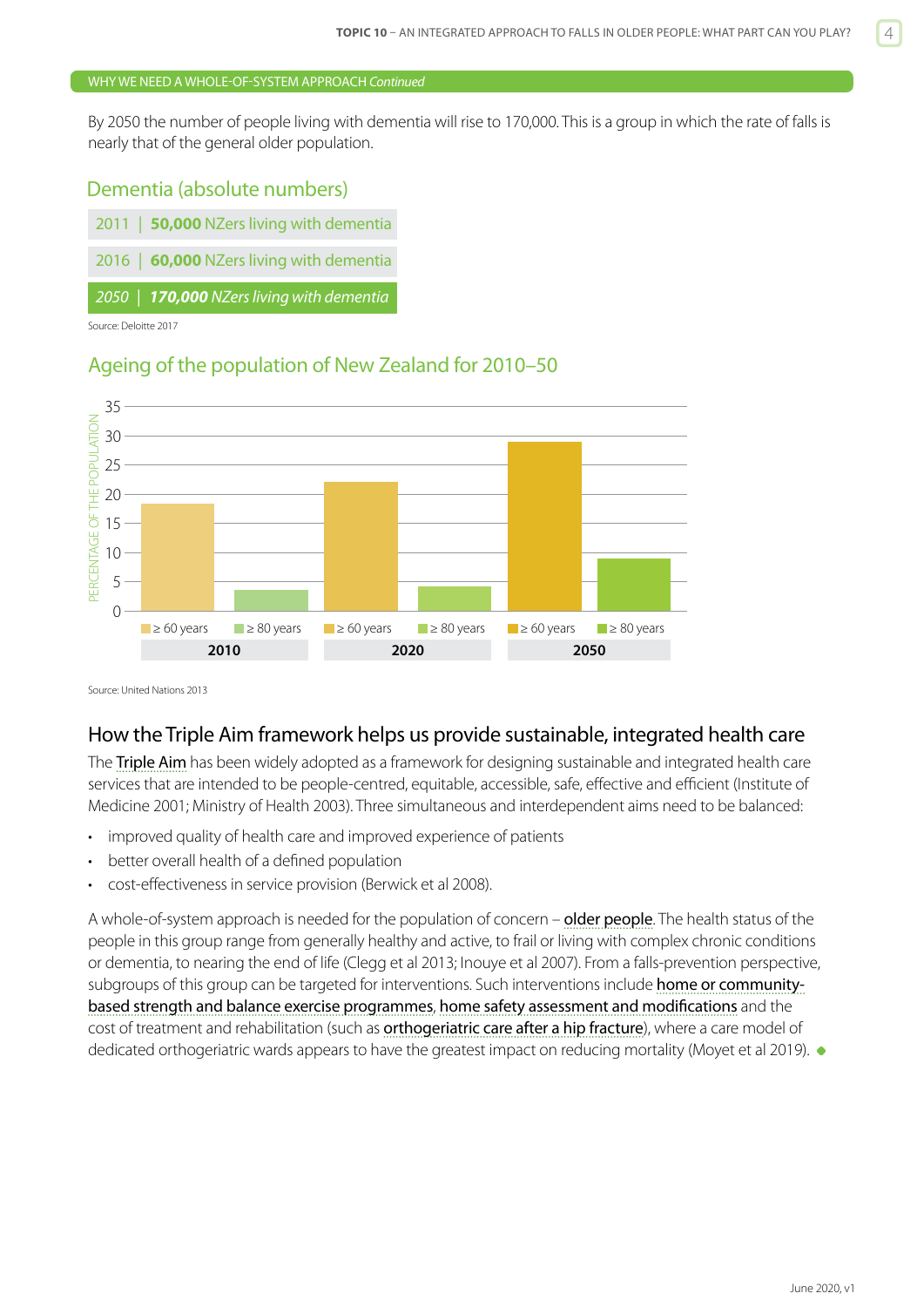<span id="page-4-0"></span>

## What an integrated approach means

Integrated care is seen as critical to supporting older people so they can live safely and independently at home, by helping them avoid admission to hospital and recover after being discharged from hospital. The Minister of Health has identified 'continued integration of health care in order to better prevent and manage longterm conditons' as a key factor (Coleman 2016).

Unconnected and fragmented services impact negatively on patient outcomes and experience of care, while integrated care coordinates services around the needs and [goals](https://pdfs.semanticscholar.org/a55c/99a7d3ad5a94b77c8ae170718757a81a054c.pdf) of the older person, their family/whānau and other carers (Goodwin et al 2012).

… those involved with planning and providing services must impose the user's perspective as the organising principle of service delivery (Goodwin et al 2012)

Integration across the system and organisations happens at several levels and/or dimensions, including:

- clinical and service integration, when care and support are planned and delivered to a patient and their family/whānau, including the support that promotes self-care and independence (micro level)
- organisational and professional integration through networks, alliances and partnerships (meso or middle level)
- systems integration, both vertically within the health sector for disease-based specialisation, and horizontally across sectors (macro integration)
- communications and IT (functional integration) and shared values and commitment (normative integration), to ensure connectivity between all levels (Valentijn et al 2013).

The King's Fund is an English health charity that shapes health care and social care policy and practice within England's National Health Service. Evidence from that fund shows successful approaches to achieving coordinated care in the community. You'll find one of their useful reports [here](https://www.kingsfund.org.uk/publications/co-ordinated-care-people-complex-chronic-conditions) (Goodwin et al 2013).



## How we can set a direction for preventing falls

The focus of the national falls programme was to reduce harm from falls by older people in care settings. However, care to older people to prevent falls across all settings, including their homes, should now be a standard part of a duty of care. This is due to falls being high-harm adverse events. In hospitals, aged residential care and care at home, a 'duty of care' means [giving attention to an individual's risk factors for falling](https://www.hqsc.govt.nz/our-programmes/reducing-harm-from-falls/publications-and-resources/publication/2874) and [acting to address modifiable factors](https://www.hqsc.govt.nz/our-programmes/reducing-harm-from-falls/publications-and-resources/publication/2891), and [ensuring a safe care environment](https://www.hqsc.govt.nz/our-programmes/reducing-harm-from-falls/publications-and-resources/publication/2875).

The challenge is to deliver the most effective interventions sustainably and efficiently at a population level, and for these interventions to be taken up by older people (Day et al 2011). The [expert advisory group](http://www.hqsc.govt.nz/our-programmes/reducing-harm-from-falls/about-us/expert-advisory-group/) for the national falls programme identified 10 priorities encompassing evidence-based programme components, service delivery and requisite leadership actions. This list is not all-encompassing, and some priorities will be more or less important depending on local context and programme development. One example of how local planning identifies priorities in a particular context can be seen [here](https://www.hqsc.govt.nz/our-programmes/reducing-harm-from-falls/publications-and-resources/publication/2884). The following table is a quide to many of the priorities of an integrated approach.  $\bullet$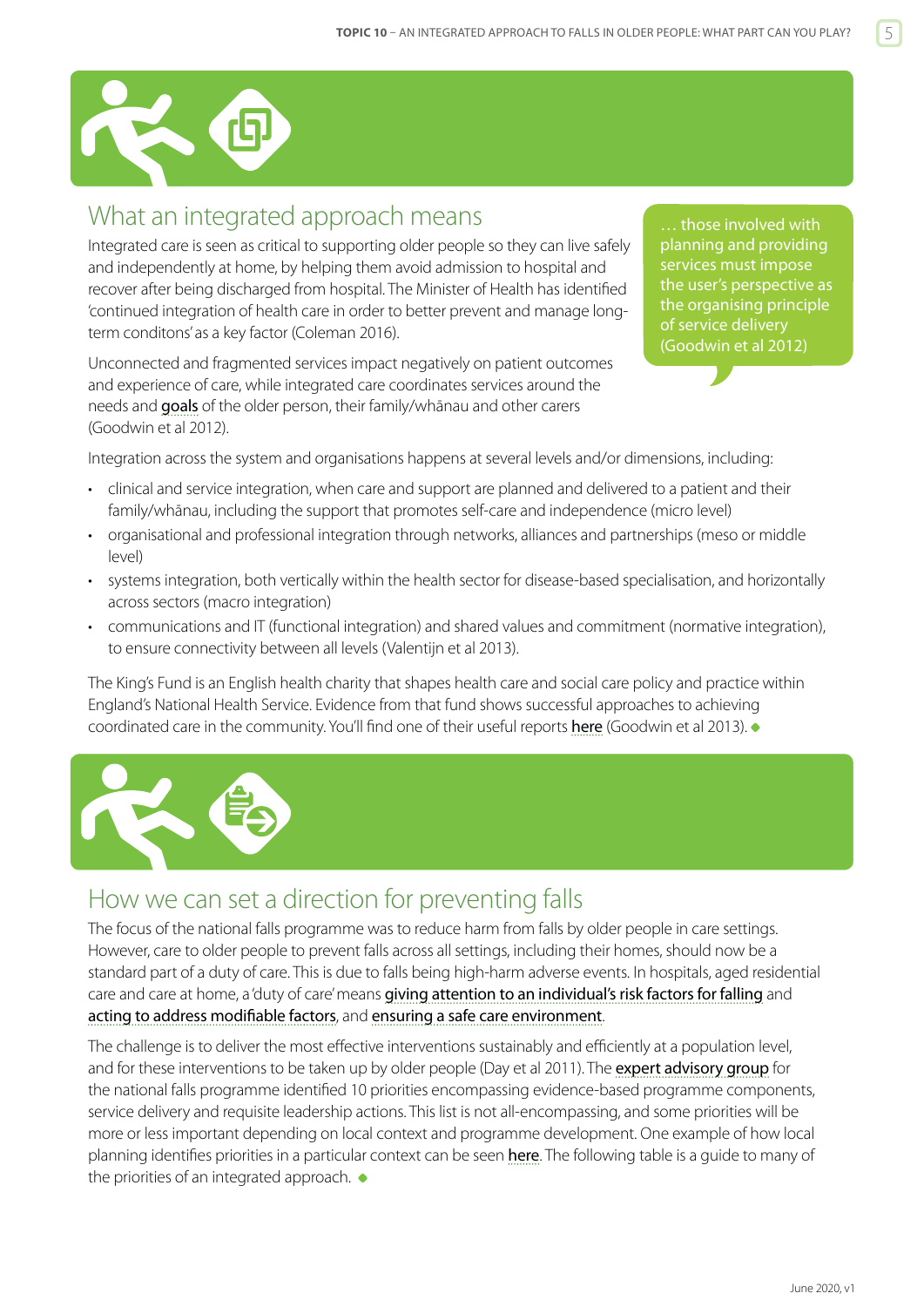#### HOW WE CAN SET A DIRECTION FOR PREVENTING FALLS *Continued*

### 10 priorities in an integrated approach

## **EFFECTIVE PROGRAMME COMPONENTS**

| $\overline{1}$          | <b>Exercise programmes</b> can reduce falls and falls-related injuries of older people living in the community<br>and aged residential care. Effective programmes typically include balance retraining and lower-limb<br>strengthening exercises (Gillespie et al 2012; de Souto Barreto et al 2018). A range of programmes caters<br>to different levels of physical function and personal preferences. More in Topic 9: Improving balance<br>and strength to prevent falls.                                                                                                           |
|-------------------------|-----------------------------------------------------------------------------------------------------------------------------------------------------------------------------------------------------------------------------------------------------------------------------------------------------------------------------------------------------------------------------------------------------------------------------------------------------------------------------------------------------------------------------------------------------------------------------------------|
| $\overline{2}$          | Multifactorial risk assessment and interventions are recommended for patients at risk of falling;<br>and they reduce the rate of falls by inpatients and residents (Cameron et al 2018) and by older people<br>living in the community (Hopewell et al 2018). More in Topic 3: Falls risk assessment: a multifactorial<br>approach and Topic 4: Addressing risk factors in an individualised care plan.                                                                                                                                                                                 |
| $\overline{\mathbf{3}}$ | Home safety assessment and modifications reduce the rate of falls and risk of falls, being more<br>effective for those at higher risk of falling and when delivered by an occupational therapist (Naseri et<br>al 2018). More about environmental interventions in Topic 5: Safe environment and safe care are<br>essential to prevent falls.                                                                                                                                                                                                                                           |
| 4                       | Medicine use review to target and modify the use of medicines (especially psychotropics) that increase<br>the risk of falling helps to reduce the rate of falls (Blalock et al 2010; Gillespie et al 2012; Kua et al 2019).<br>More in Topic 8: Medicines: balancing intended benefits and increased falls risk.                                                                                                                                                                                                                                                                        |
|                         | <b>SERVICE DELIVERY</b>                                                                                                                                                                                                                                                                                                                                                                                                                                                                                                                                                                 |
| $5\phantom{a}$          | Locally developed <i>integrated falls pathway and referral processes</i> , in which 'any door is the right<br>door' for assessing the risk of a fall and referring the person for appropriate interventions (Ganz et al<br>2008).                                                                                                                                                                                                                                                                                                                                                       |
| $6\phantom{1}$          | Systematic approaches to <b>assessment of bone health and fracture risk</b> and appropriate interventions<br>for primary and secondary prevention of fragility fractures; and improvement of fracture care and<br>recovery. Topic 7: Why hip fracture prevention and care matter explains the importance of fracture<br>liaison services and the Australian and New Zealand Hip Fracture Registry's guidelines and clinical care<br>standards.                                                                                                                                          |
| $\overline{7}$          | For older people identified as frail, comprehensive geriatric assessment is a key to safe, compassionate<br>integrated care in primary, long-term care and acute settings, especially for those with problems that<br>contribute to the risk of falling, such as impaired mobility and dementia (Clegg et al 2013; Taylor et al<br>2012). See the Health Quality & Safety Commission's frailty care guides.                                                                                                                                                                             |
|                         | <b>LEADERSHIP ACTIONS</b>                                                                                                                                                                                                                                                                                                                                                                                                                                                                                                                                                               |
| 8                       | Keep falls on the agenda as everyone's business. The causes of falls by older people are complex. We<br>should not be surprised that improving service is complex and will take sustained effort, attention and<br>leadership (Oliver et al 2010). Using <b>patient stories</b> at all levels is a powerful reminder and motivator.                                                                                                                                                                                                                                                     |
| 9                       | Ensure systems and processes are in place to <b>collect, monitor and analyse data</b> related to falls-<br>prevention measures and falls incidents. Provide <b>meaningful feedback</b> to everyone involved so as to<br>promote learning and show where practice can be improved.                                                                                                                                                                                                                                                                                                       |
| 10 <sup>°</sup>         | Ensure system capacity and capability for quality improvement and innovative practice for<br>preventing falls. Both evidence-based and experience-based falls prevention practices require changes<br>in behaviour and new competencies for staff, as well as change management to support organisational<br>and system change (Fixsen et al 2011). Networks of health professionals and stakeholders can<br>be energising, build resilience and spread knowledge and learning (Mountford and Marshall 2013).<br>Investment is needed as well as a whole-of-system integrated approach. |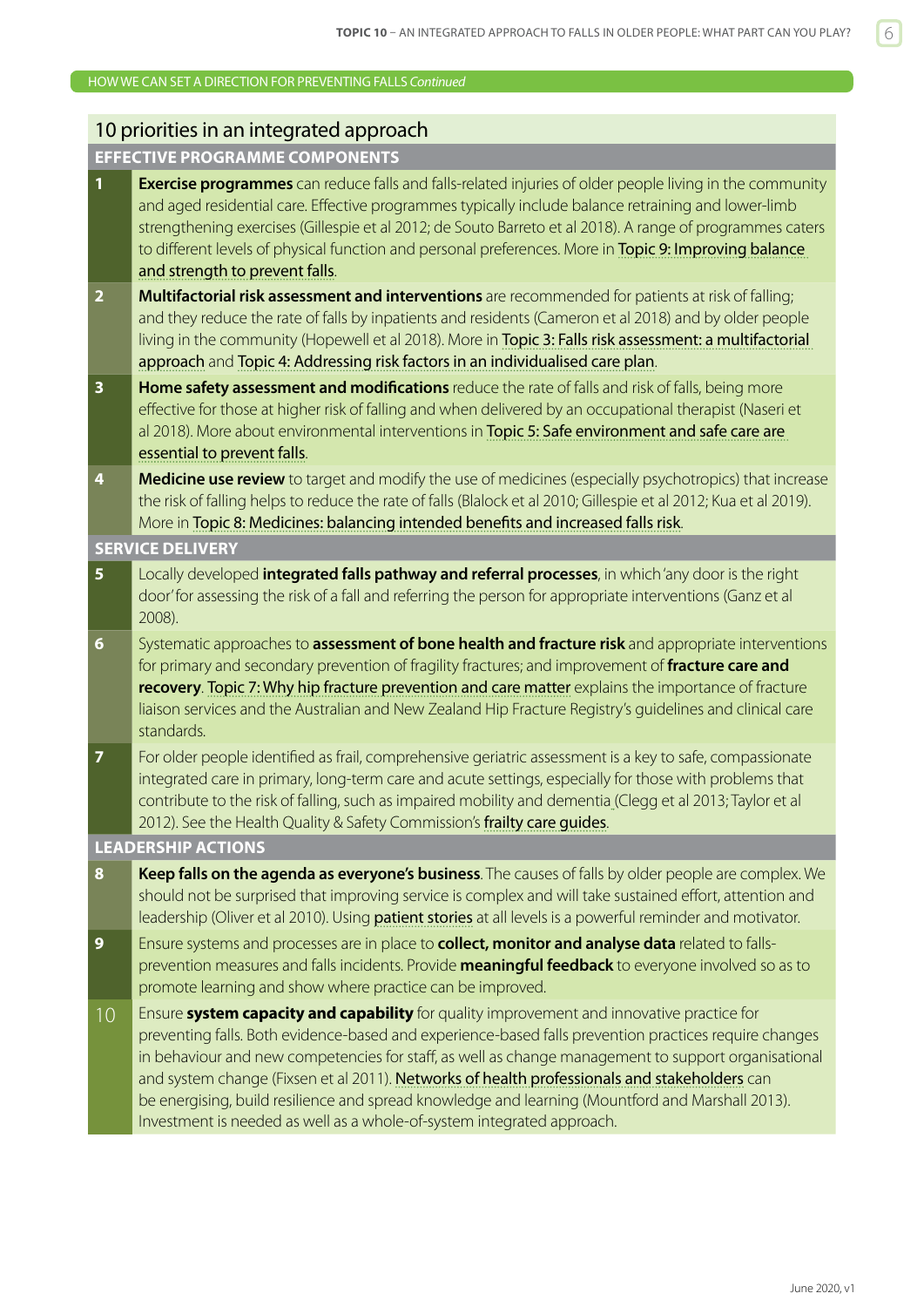#### <span id="page-6-0"></span>HOW WE CAN SET A DIRECTION FOR PREVENTING FALLS *Continued*

#### Why care pathways are important for integration

Supporting integrated care are evidence-based care pathways – tools that map out the care and support for a defined patient group over a defined period. Care pathways are mechanisms to get 'the right people, doing the right things, in the right order, at the right time, in the right place, with the right outcome' (Allen et al 2009). Care pathways help all staff understand their specific responsibilities and help consumers navigate the system.

Evidence-based guidance for care pathways related to reducing harm from falls includes:

- Osteoporosis New Zealand: [Guidance for Diagnosis and Management of Osteoporosis](https://osteoporosis.org.nz/resources/health-professionals/clinical-guidance/)
- Australian and New Zealand Hip Fracture Registry: [Guideline for Hip Fracture Care](http://anzhfr.org/guidelines-and-standards/)
- Health Quality & Safety Commission: [Stay Independent Falls Toolkit Algorithm](http://www.hqsc.govt.nz/our-programmes/reducing-harm-from-falls/publications-and-resources/publication/2232/).

Since the journey is the patient's, an evidence-based pathway is a guide rather than a schedule: shared decisionmaking is the process to determine what is right for the patient and their situation (Greenhalgh et al 2014; Jones 2012; Reuben and Tinetti 2012).

#### Why involving older people in co-design/partnership is critical

Any falls prevention programme or service that an older person and their family/ whānau are likely to take up must be available, accessible and affordable.

Answering the question of how to make falls prevention an acceptable and relevant topic for an older person to consider requires communicating with that older person. As such, the question also presents an opportunity to work as [partners in care](http://www.hqsc.govt.nz/our-programmes/consumer-engagement/work-streams/leadership-capability/co-design-partners-in-care/) (Armstrong et al 2013). It is also an opportunity to [integrate user](http://www.smallfire.co.nz/2014/01/25/integrating-user-experience-and-evidence-based-approaches-to-design/)  [experience and evidence-based approaches](http://www.smallfire.co.nz/2014/01/25/integrating-user-experience-and-evidence-based-approaches-to-design/).

How can health professionals make older people aware of their potential risk of falling without causing distress or denial of a problem? (Child et al 2012)



### How you can play your part

Planning and provision of health and social care services cannot ignore three inter-related trends and their implications:

- demographic shifts to a higher proportion of older people
- a high incidence of falls by older people
- policies promoting ageing in the community (Edwards 2011).

Rather than thinking the task is too large to tackle, you would be better to find one action that's manageable and aligns with your current work responsibilities. You will find opportunities requiring practical problem-solving and small-scale improvements at all levels. Solving these problems and making these improvements represent the 'small wins' that build to deliver changed practices, processes and systems (Weick 1984). Making older people's needs the focus of any project motivates those involved, and also recruits the wider involvement of all services involved in the health of older people (Reuben and Tinetti 2012).

For every one hip fracture occurring in hospital, an estimated 30 occur in the community (Accreditation Canada et al 2014; Jones et al 2016), so keeping a clear focus on falls that happen in the community is vital.

Local work on an integrated approach has brought together hospital services, aged residential care, primary care, home support services, pharmacies, emergency responders and community groups. Shared access to patient records and communications such as notifications and discharge letters helps health professionals respond appropriately when an older person has a fall in another setting, or there are risk factors that can be followed up. For example, ambulance services are exploring ways to communicate or refer patients they may have assisted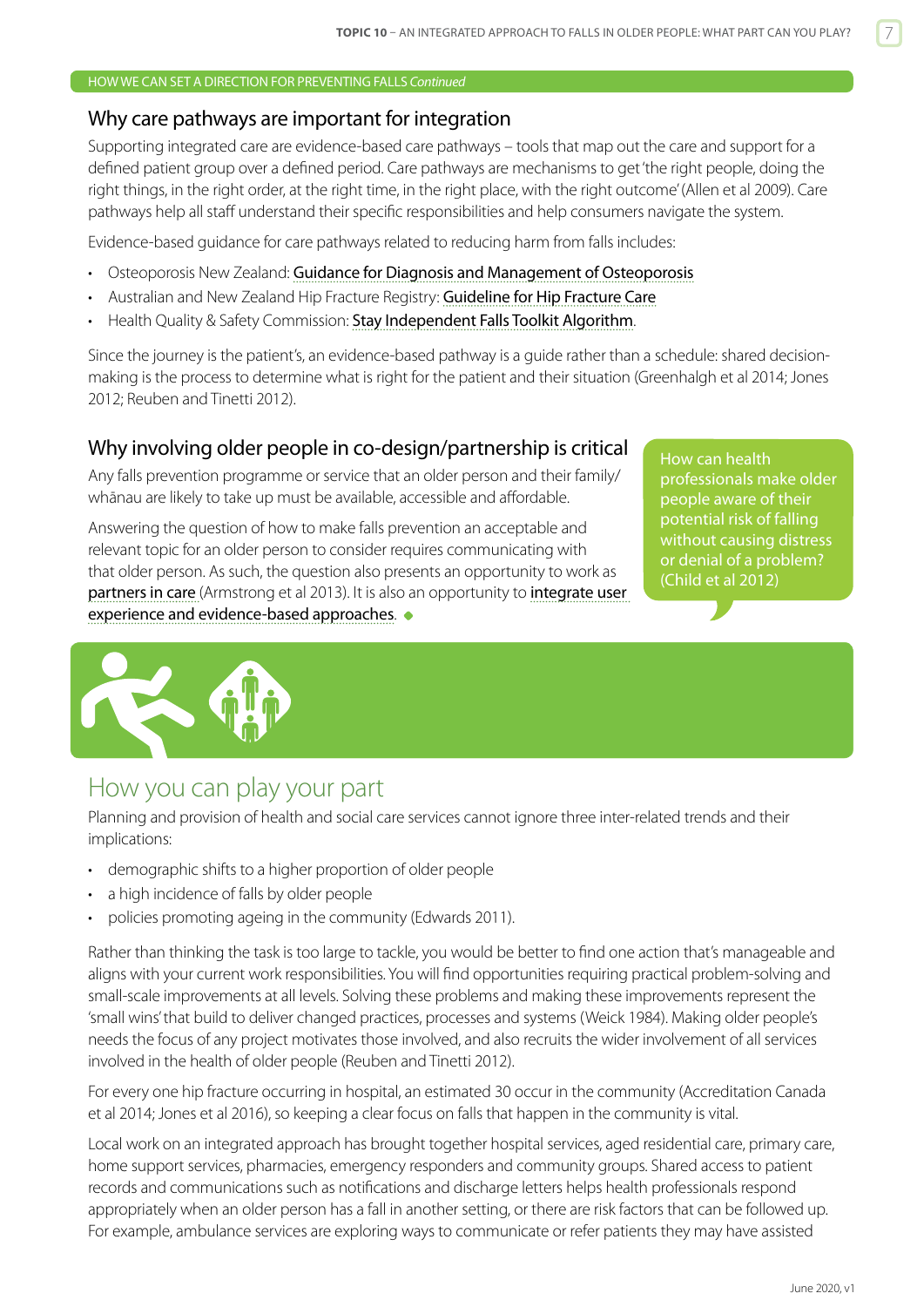#### <span id="page-7-0"></span>HOW YOU CAN PLAY YOUR PART *Continued*

after a fall at home. Information systems are being used by fracture liaison service coordinators to screen patients discharged from hospitals or emergency departments, for injury type and co-morbidities.

These more networked ways of working help overcome the opportunities lost when neither older people nor health professionals mention falls (Lee et al 2016).  $\bullet$ 



## What taking action means

Taking action has some vital components: evidence and experience; complexity, clarity and context; connection and community; and cost-effectiveness.

#### Evidence and experience

Evidence as to *what* will work to reduce injury and premature death related to falls must inform action, so that effort and resources are applied to those areas where effectiveness is proven. At the same time, attention must be given to the *how*of [successful implementation](http://qualitysafety.bmj.com/content/21/10/876.full?keytype=ref&siteid=bmjjournals&ijkey=DcobUFjejK0YA) to close the 'science to service' gap (Dixon-Woods et al 2012; Greenhalgh et al 2014; Marshall et al 2013; Reuben and Tinetti 2012). Asking '[What is everyone learning?](http://www.hqsc.govt.nz/our-programmes/reducing-harm-from-falls/publications-and-resources/publication/1446/)' (Berwick 2008) can bring practical wisdom and insights to a shared dialogue (Marshall et al 2013).

An extensive international literature – reporting effective evidence-based interventions – is summarised in [systematic reviews, clinical guidelines and setting-specific resources](https://www.hqsc.govt.nz/our-programmes/reducing-harm-from-falls/publications-and-resources/publication/2889/). The evidence-based interRAI assessment tools are used throughout New Zealand in ARC and to coordinate home-based services.

Written for New Zealand, the [10 Topics in reducing harm from falls](http://www.hqsc.govt.nz/our-programmes/reducing-harm-from-falls/10-topics/) have presented a collection of current evidence and best-practice resources across important themes in an accessible format. A **summary of evidence** [for investment in effective strategies](http://www.hqsc.govt.nz/assets/Falls/PR/Falling-costs-case-for-investment-summary-May-2013.pdf) argues that community-based programmes represent value for money by preventing the largest number of falls and fall-related injuries.

[An article](https://global-uploads.webflow.com/5e332a62c703f653182faf47/5e332a62c703f652292fd053_Shuker%20FINAL.pdf) summarising the national reducing harm from falls programme was published in the *New Zealand Medical Journal* in 2016. The authors identify the value of: raising awareness, interest and engagement; the provision of knowledge, resources and tools; and influencing attitudes towards culture and behaviour change. These factors, coupled with robust measurement are important components of an integrated approach. We should take every opportunity to provide appropriate individualised care, and act to provide joined-up care in an integrated system (Jones et al 2016).

Importantly, we must encourage professional development and education and not assume that all staff see falls as a problem. An Australian study of 147 ARC facility staff revealed that only one quarter of staff (26.5 percent) were aware that residents were of high risk for falls. When queried on preferences for education delivery, respondents preferred one-on-one face-to-face education in the workplace, and reminder posters (Francis-Coad et al 2019).

#### Complexity, clarity and context

Complexity in the causes of falls (often an interaction between [person-specific risk factors](https://www.hqsc.govt.nz/our-programmes/reducing-harm-from-falls/publications-and-resources/publication/2874) and [factors in](https://www.hqsc.govt.nz/our-programmes/reducing-harm-from-falls/publications-and-resources/publication/2875)  [the environment](https://www.hqsc.govt.nz/our-programmes/reducing-harm-from-falls/publications-and-resources/publication/2875) and the dynamic nature of falls risk) means a number of actions or a mix of programme components is needed (Day et al 2011; Jones 2012). The importance of having 'theory of change' is underscored in [this analysis of the New Zealand reducing harm from falls programme](https://global-uploads.webflow.com/5e332a62c703f653182faf47/5e332a62c703f652292fd053_Shuker%20FINAL.pdf). Local leadership and critical thinking are needed to develop a 'theory' of which components of care will be effective in a local setting and why, and in a particular situation and why. Understanding [the logic of how and why change will come about](http://www.hqsc.govt.nz/our-programmes/reducing-harm-from-falls/publications-and-resources/publication/1447/) ensures actions or programme components are appropriate, and avoids the risk of 'doing what everyone else is doing'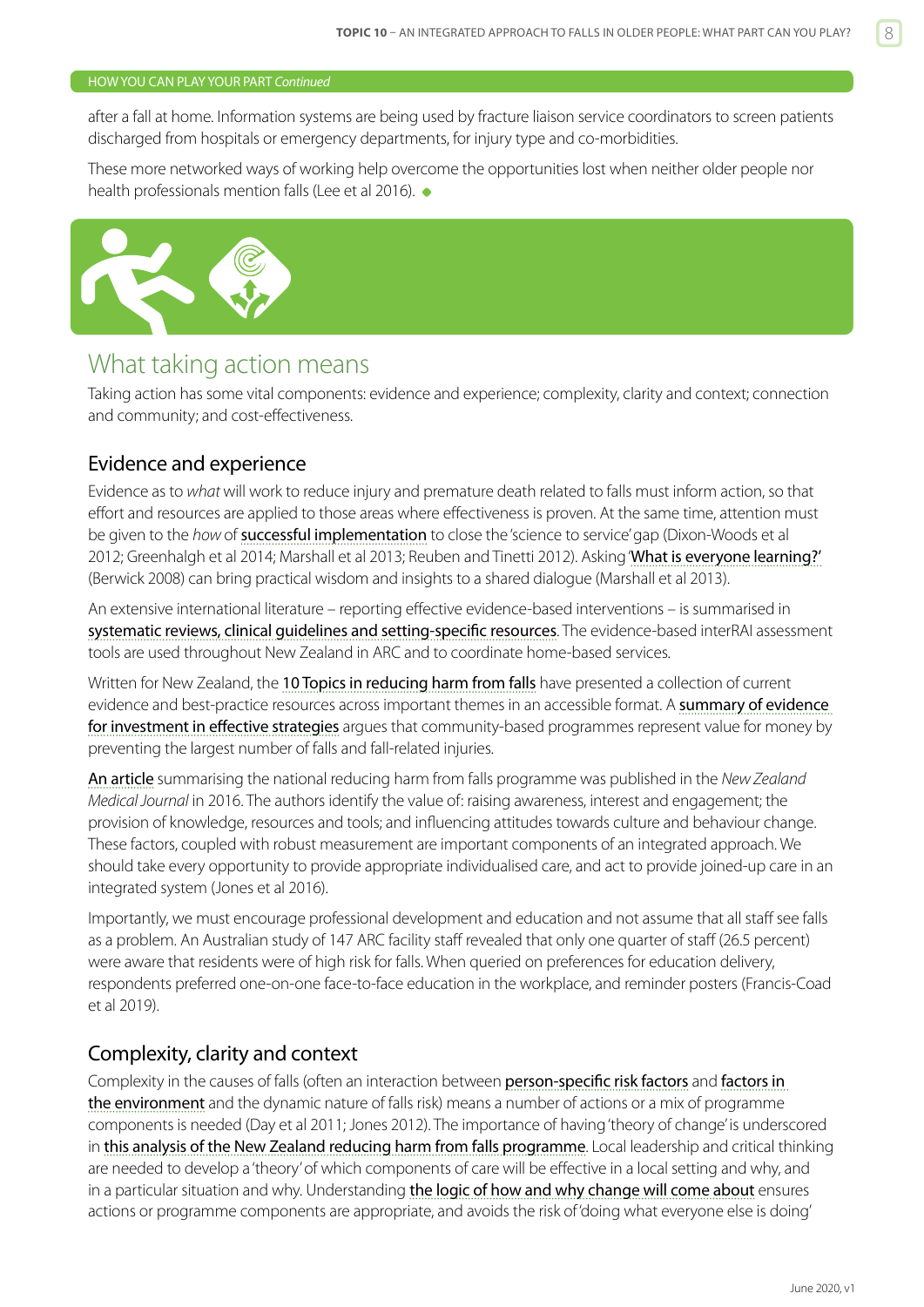#### WHAT TAKING ACTION MEANS *Continued*

without regard for context (Shojania and Grimshaw 2005; Taylor et al 2011). For instance, in the hospital setting, implementing a 'bundle' or 'set menu' of care practices will not reduce falls (Barker et al 2016; Healey 2016). Local learning looks to baseline data on falls and injuries to confirm the scope for improvement and to highlight priorities, while repeat measures show whether and how the planned actions have made a difference.

Outcomes frameworks can be a valuable component in enhancing integrated care. A number of frameworks that impact on falls prevention and management, and influence action at different levels, exist or in development; some of them are identified below.

Using (or sharing) quality and safety markers was considered one of the factors that helped the Commission's [reducing harm from falls programme](https://global-uploads.webflow.com/5e332a62c703f653182faf47/5e332a62c703f652292fd053_Shuker%20FINAL.pdf) produce a positive impact in hospital settings.

The [Atlas of Healthcare Variation](https://www.hqsc.govt.nz/our-programmes/health-quality-evaluation/projects/atlas-of-healthcare-variation/falls/) is a quick and easy way for organisations to track their behaviour against the rest of New Zealand. Opportunities exist to design initiatives that improve integration and measure benefits.

At a 'whole-of-system level', a [national outcomes framework for falls and fracture management](https://public.tableau.com/profile/hqi2803#!/vizhome/FallsFracturesOutcomesFramework/Landing) in New Zealand was developed so outcomes that matter to older New Zealanders and their families/whānau are measured and achieved. This is the result of central agencies' (the Accident Compensation Corporation, the Ministry of Health and the Health Quality & Safety Commission) partnership with the sector. The framework outlines key domains and supporting indicators that will ensure delivery of consistent and reliable outcomes. It sits under the [Live Stronger for Longer](http://www.livestronger.org.nz/) banner and is published quarterly.

#### Connection and community

Defining a 'population of concern' makes it clear which agencies, providers and groups are the stakeholders responsible for connected and collective action (Jones 2012; Valentijn et al 2013).

Social processes have been identified as key to the success (or otherwise) of integrated care, care pathways, quality improvement and change management (Goodwin et al 2012; Taylor et al 2012).

Key to thinking differently about funding and how best to allocate resources are local networks where stakeholders work in partnership, united by a common goal and shared commitment to reducing harm when older people fall.

It takes a village of stakeholders working together to prevent falls and reduce fall risk, tasks that no one stakeholder can accomplish alone (Valentijn et al 2013)

The national reducing harm from falls programme commends the great work being done at many levels across New Zealand/Aotearoa. [Please share your success stories](http://www.hqsc.govt.nz/our-programmes/reducing-harm-from-falls/publications-and-resources/publication/1446/) *and* your struggles. The 10 Topics are designed to support your local and regional projects by providing [expert advice and a set of evidence-based resources](http://www.hqsc.govt.nz/our-programmes/reducing-harm-from-falls/) you can use as core components in your programmes.

#### Cost-effectiveness

The cost of interventions and programmes is often a concern for organisations. However, many falls prevention strategies are now backed by evidence of their cost-effectiveness and in some cases cost-savings.

- The University of Otago, Wellington, Burden of Disease Epidemiology, Equity and Cost-effectiveness Programme (BODE3) provides an interactive league table demonstrating the relative effectiveness and cost-effectiveness of exercise programmes (Deverall et al 2018) and home safety assessment and modifications (Wilson et al 2017) for reducing harm from falls. Home safety assessment and modifications are cost-saving for certain high-risk populations at a district health board level. Also, an in-home strength and balance exercise programme for all New Zealanders aged over 65 years is cost-effective at NZ\$6,900 per year of quality life gained.
- In ARC, the SUNBEAM strength and balance exercise programme halved the number of injurious falls in a randomised controlled trial across 16 care facilities and cost just AU\$18 per fall prevented (Hewitt et al 2019).
- A Canadian programme targeting deprescribing of antipsychotics in those with dementia reduced falls by 20 percent and was cost-saving (Risk Analytica 2016).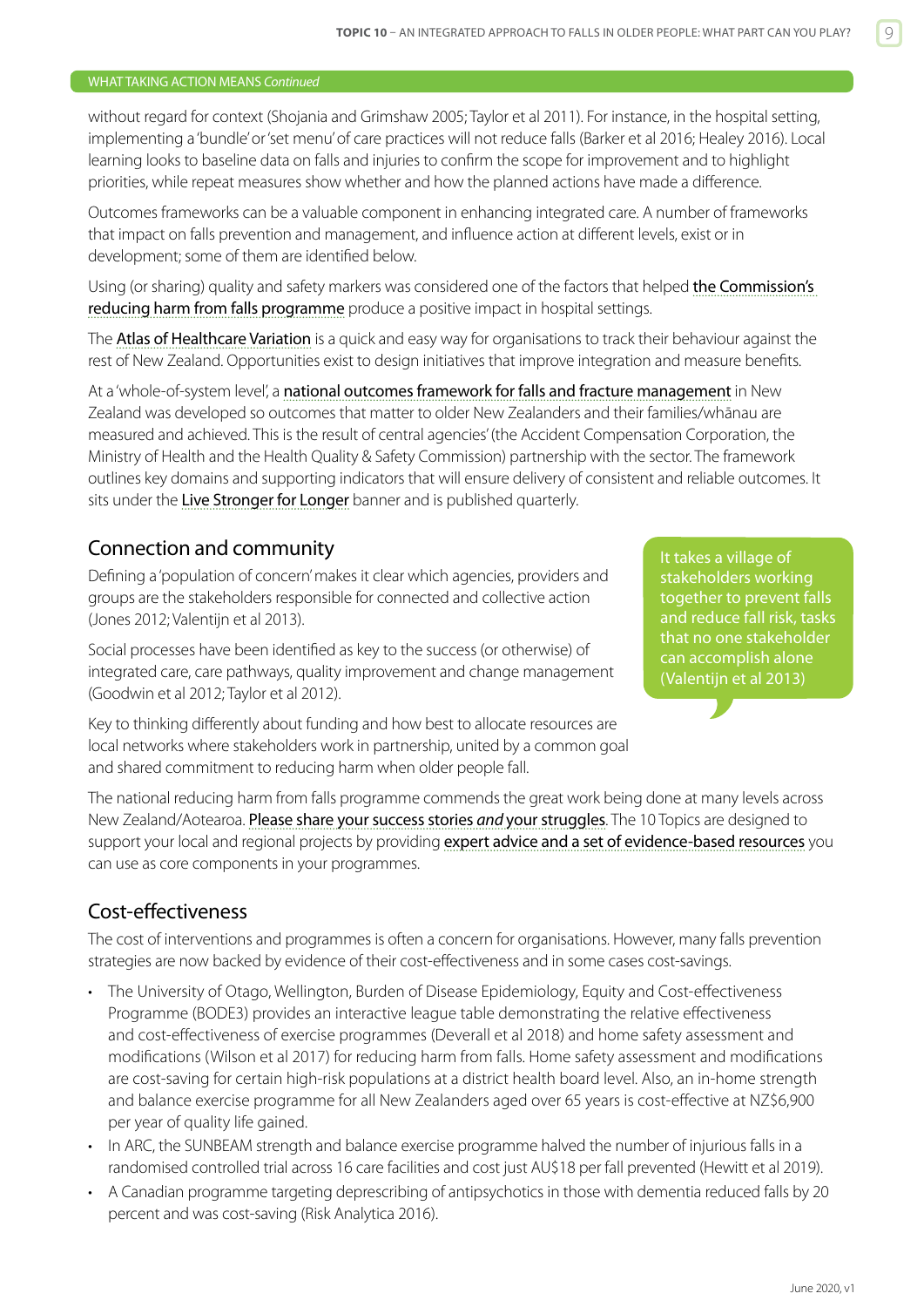#### <span id="page-9-0"></span>WHAT TAKING ACTION MEANS *Continued*

- NICE found the use of bisphosphonates for preventing fractures to be cost-effective at a threshold of £20,000 (NZ\$38,200) per year of quality life gained.
- Funding private cataract surgery to bypass the public waiting list is cost-effective, taking into account falls reductions, costing just \$10,600 per year of quality life gained (Boyd et al 2019).



## Ensuring success

Finally, all the evidence in the world will not be able to reduce falls unless everyone takes ownership of the task. We've indicated that each person involved in an older person's care should ask what they can do to help prevent falls. But evidence around the world suggests a few important strategies.

- In hospital, a Tennessee academic medical centre reduced harmful falls by 47 percent by implementing a multiple component programme that included 'plan–do–study–act' (PDSA) cycles. Ownership and advancement of the PDSA cycles remained at the unit level (France et al 2017).
- In ARC, complex interventions may be effective but only when delivered with additional staffing, expertise or resources across multiple levels of the organisation (Francis-Coad et al 2018).
- Also, a systematic review of barriers and facilitators to fall prevention strategies in residential care facilities identified good communication and equipment availability as the most important facilitators (Vlaeyen et al 2017).
- It may seem obvious, but adherence to the interventions is important. In a community-based randomised controlled study of a multifactorial individualised intervention given to those who had fallen and were attended by paramedics, but not transported to hospital, those who adhered to the interventions had fewer falls (Mikolaizak et al 2018).
- A network meta-analysis focused on components of successful quality improvement interventions for reducing falls and injurious falls identified 'team changes' (including changes to the structure or organisation of the health care team, such as adding a team member, multidisciplinary teams, expansion or revision of professional roles) and 'case management' as most important (Tricco et al 2019).

Finally, future innovations in falls prevention will need to address the issue of self-motivation. There are excellent reasons why older people should address their risk of falling, although these are not always obvious to older people themselves. There is also good evidence for how falls risk can be addressed. However, further research is needed to discover the best methods for ensuring that, where they need to, older people take up and persist with these fall-reducing strategies.  $\bullet$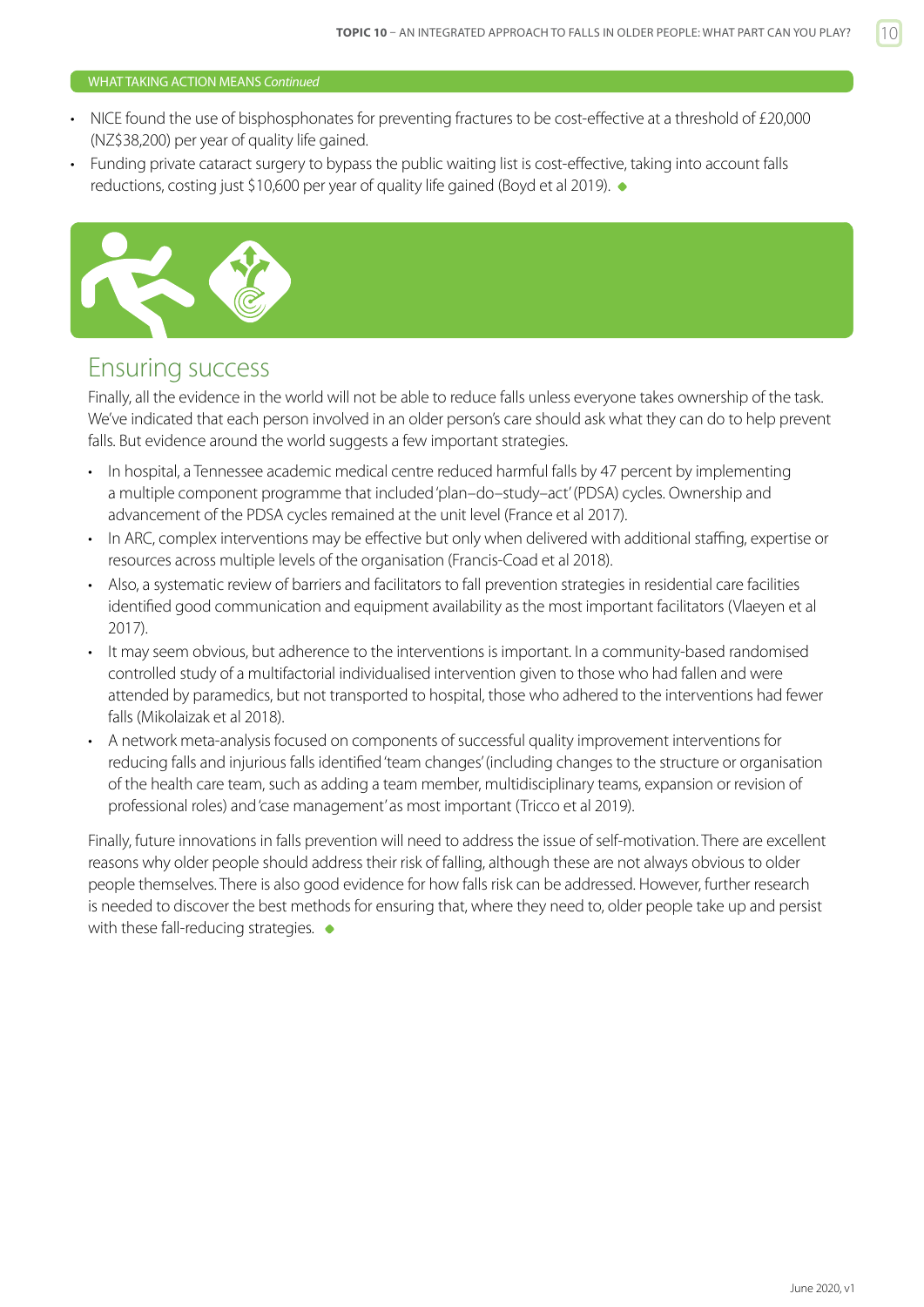<span id="page-10-0"></span>

## 60 MINUTES OF PROFESSIONAL DEVELOPMENT

This learning activity equals 60 minutes of your professional development.

You can add it to the personal professional record you keep to check off your competence framework requirements.

To complete this learning activity, first read the whole topic and the two required readings, then assess your learning with the [10 self-test questions](#page-12-0).

#### **Learning objectives**

Reading and reflecting on Topic 10 and the materials in this teaching and learning package will enable you to:

- define the specific 'population of concern' for preventing falls and reducing harm from falls relevant to your role and responsibilities
- describe key features of an integrated approach to health care
- identify reasons relevant to preventing falls that health care providers and consumers can use when planning a programme and deciding what services to provide
- review priorities in falls prevention and in what actions to take or support in your own service.

#### **Teaching and learning package**

Gather up the resources you'll need. Use the hyperlinks in this topic, or download or print the reference material.

#### **Required reading**

These two readings will help you form evidence-informed perspectives about integrated approaches to health care.

- 1. Reuben DB, Tinetti ME. 2012. Goal-oriented patient care an alternative health outcomes paradigm. *New England Journal of Medicine* 366(9): 777–9 via [webpage](https://pdfs.semanticscholar.org/a55c/99a7d3ad5a94b77c8ae170718757a81a054c.pdf) or [pdf](https://pdfs.semanticscholar.org/a55c/99a7d3ad5a94b77c8ae170718757a81a054c.pdf).
- 2. Dixon-Woods M, McNicol S, Martin G. 2012. Ten challenges in improving quality in healthcare: lessons from the Health Foundation's programme evaluations and relevant literature. *BMJ Quality & Safety* (21): 878–84 via [webpage](http://qualitysafety.bmj.com/content/21/10/876.full?keytype=ref&siteid=bmjjournals&ijkey=DcobUFjejK0YA) or [pdf](http://qualitysafety.bmj.com/content/21/10/876.full.pdf+html).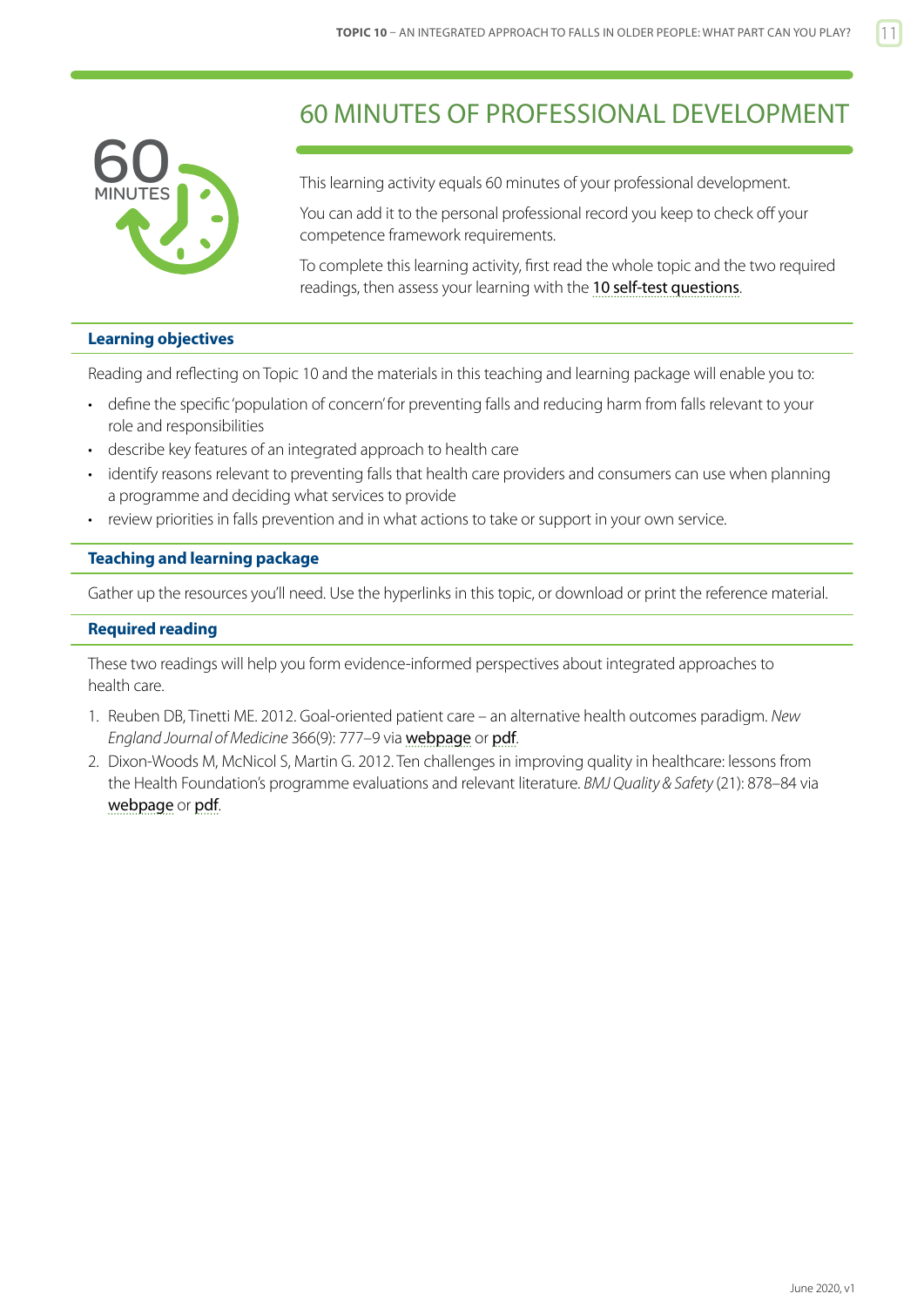## <span id="page-11-0"></span>RECOMMENDED READING AND OTHER RESOURCES

#### **For implementing falls prevention programmes**

[Recommended evidence-based resources](https://www.hqsc.govt.nz/our-programmes/reducing-harm-from-falls/recommended-resources/)

[How and why is change likely to come about?](http://www.hqsc.govt.nz/our-programmes/reducing-harm-from-falls/publications-and-resources/publication/1447/)

#### **On integrated care for older people**

The National Health Service in England provides practical guidance on using an integrated care pathway for the safe, compassionate care of frail older people: see the [webpage](http://www.england.nhs.uk/ourwork/pe/safe-care/) or [pdf](http://www.england.nhs.uk/wp-content/uploads/2014/02/safe-comp-care.pdf).

At the King's Fund, New Zealand providers feature in [international case studies](https://www.kingsfund.org.uk/publications/providing-integrated-care-older-people-complex-needs) and a [case study](https://www.kingsfund.org.uk/publications/quest-integrated-health-and-social-care) on the '[Canterbury tale](http://www.hsj.co.uk/opinion/canterbury-tale-making-a-success-of-integrated-care/5063073.article#.UjGfEX_lfPV).'

The video [Staying safe on your feet at home](http://www.open.hqsc.govt.nz/falls/publications-and-resources/publication/915/) (12 minutes 26 seconds) describes a coordinated falls prevention programme, part of a larger Canterbury initiative.

#### **Supporting quality improvement and practice development**

Putting patient experience at the centre:

- a [patient stories project](http://www.hqsc.govt.nz/our-programmes/other-topics/quality-and-safety-challenge-2012/projects/patient-stories/) undertaken by Hutt Valley District Health Board has a presentation and toolkit
- resources on experience-based co-design can be found [here](http://www.hqsc.govt.nz/our-programmes/consumer-engagement/work-streams/leadership-capability/co-design-partners-in-care/).

#### The Health Foundation has [effective networks for improvement](http://www.health.org.uk/publications/effective-networks-for-improvement/).

The sustainable improvement team for the National Health Service in England has a white paper: The new [era of thinking and practice in change and transformation: a call to action for leaders of health and care](http://aace.org.uk/wp-content/uploads/2014/08/nhsiq_white_paper.pdf).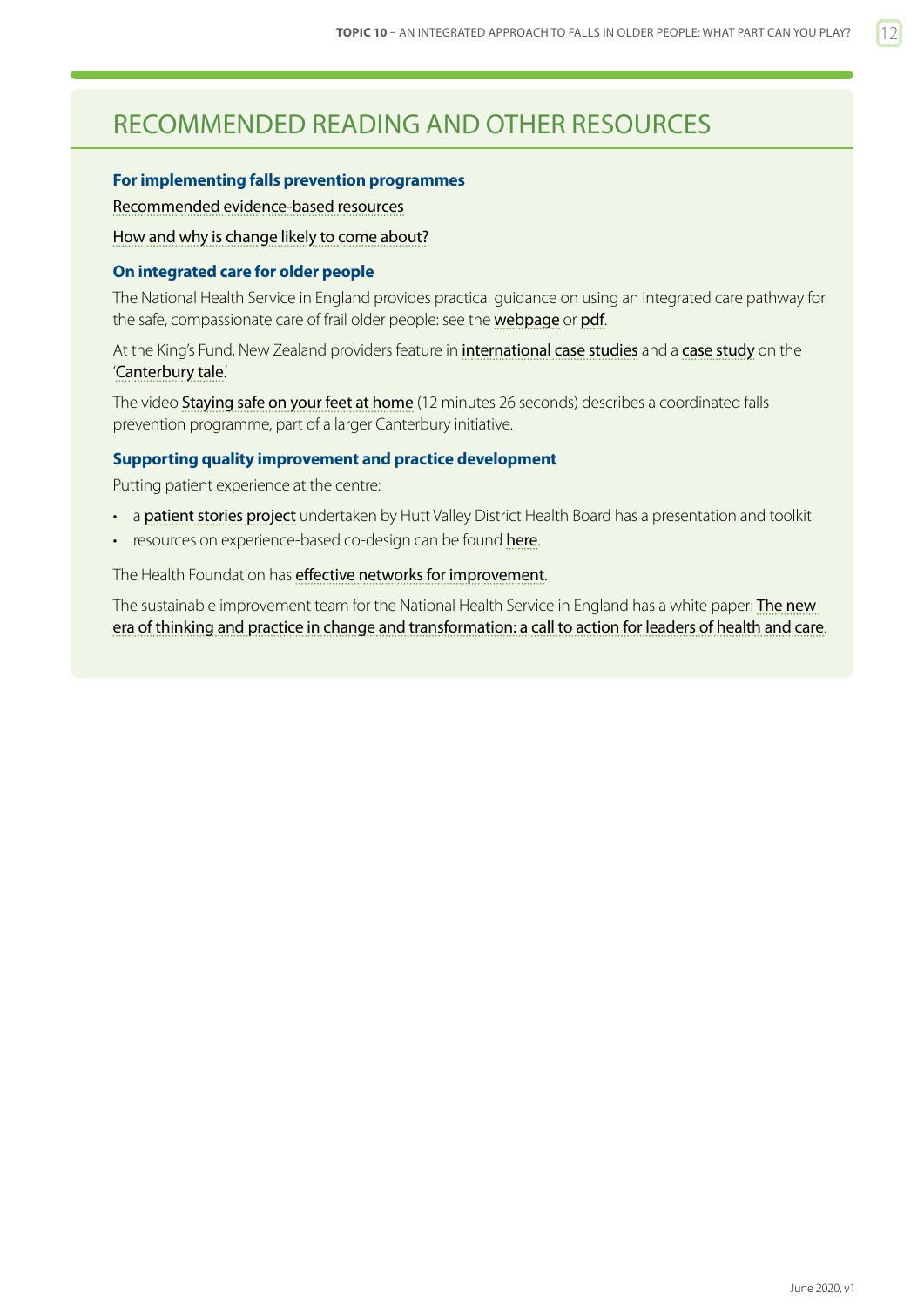# <span id="page-12-0"></span>**1O** QUESTIONS

## **TOPIC** Professional development: 10 **Questions to test your knowledge Example 20 ACC PROFESSIONAL**



#### **ANSWER these questions to check you have retained the knowledge reviewed in this topic and readings**

|   | In terms of an integrated system, at which level and/or in which dimensions are your role and responsibilities? (select as many as apply)<br>$\Box$ micro<br>$\Box$ meso<br>$\Box$ macro<br>$\Box$ functional<br>$\Box$ normative                                                                                                                                                                                                                                                             | ANSWER |
|---|-----------------------------------------------------------------------------------------------------------------------------------------------------------------------------------------------------------------------------------------------------------------------------------------------------------------------------------------------------------------------------------------------------------------------------------------------------------------------------------------------|--------|
| 2 | The required reading 'Goal-oriented patient care' argues that quality of care is: (select one)<br>$\square$ a straightforward concept that meeds only be measured by condition-specific indicators and overall mortality<br>$\square$ a complex concept that takes into account how well a patient's preferred outcomes have been met                                                                                                                                                         |        |
| 3 | In the required reading Ten challenges in improving quality in healthcare', which of these themes is not one of the 10 themes in the findings<br>(pp 879-82)? (select one)<br>$\Box$ use data to confirm there is a real problem that requires stakeholders to act<br>$\square$ set an ambitious transformational goal so there is room to move if the goal proves unattainable<br>$\square$ ensure the improvement effort is matched by the capacity, capability and resourcing it will need |        |
|   | ASSESS the extent to which services are integrated to prevent older people falling and to reduce harm related to a fall                                                                                                                                                                                                                                                                                                                                                                       |        |
| 4 | Think of an older person you know who has had a fall and an injury that required hospitalisation. This may be someone personally important to<br>you, or a patient/resident/client in your care, or a patient story from the falls programme (Betty or Hazel and Gordon).<br>Did this person have any risk factors for falling?<br>$\square$ the person had no risk factors<br>$\square$ the person had risk factors. Describe the risk factors:                                              | SSESS  |
| 5 | From your perspective, what were the key features in that person's story (patient journey)?                                                                                                                                                                                                                                                                                                                                                                                                   |        |
| 6 | Now, change the story's key features, this time starting from one or two years before the person fell. What would their journey be like if an<br>integrated system was in place and working as well as it could? (Refer to the effective programme components in the 10 priorities as a starting<br>point in thinking about what could have produced a better experience and outcome for this person.)                                                                                        |        |
| 7 | Compare the two stories. What are the points for action? (Refer to the 10 priorities and add any others.)                                                                                                                                                                                                                                                                                                                                                                                     |        |
|   | Outline three learnings or insights and how you will APPLY them in your practice                                                                                                                                                                                                                                                                                                                                                                                                              |        |
| 8 | Think about your sphere of influence in your work role. What actions can you take to improve the journey for older people in a situation similar<br>to that described in question 4 above?<br>I will take these actions:                                                                                                                                                                                                                                                                      | APPLY  |
|   |                                                                                                                                                                                                                                                                                                                                                                                                                                                                                               |        |

9 Who are the best people for you to connect with to take these actions aimed at preventing falls and reducing harm related to a fall?

The best people are:

#### 10 My third learning/insight is:

I will apply it in practice by:

| LEARNER NAME: | PROFESSION:             | <b>DESIGNATION:</b> |
|---------------|-------------------------|---------------------|
| DATE:         | <b>REGISTRATION ID:</b> | <b>WORKPLACE:</b>   |

| Validation that learner has completed this professional development activity |                         | Signature: |                   |
|------------------------------------------------------------------------------|-------------------------|------------|-------------------|
| I NAME:                                                                      | <b>PROFESSION:</b>      |            | CONTACT:          |
| <sup>1</sup> DATE:                                                           | <b>REGISTRATION ID:</b> |            | <b>WORKPLACE:</b> |